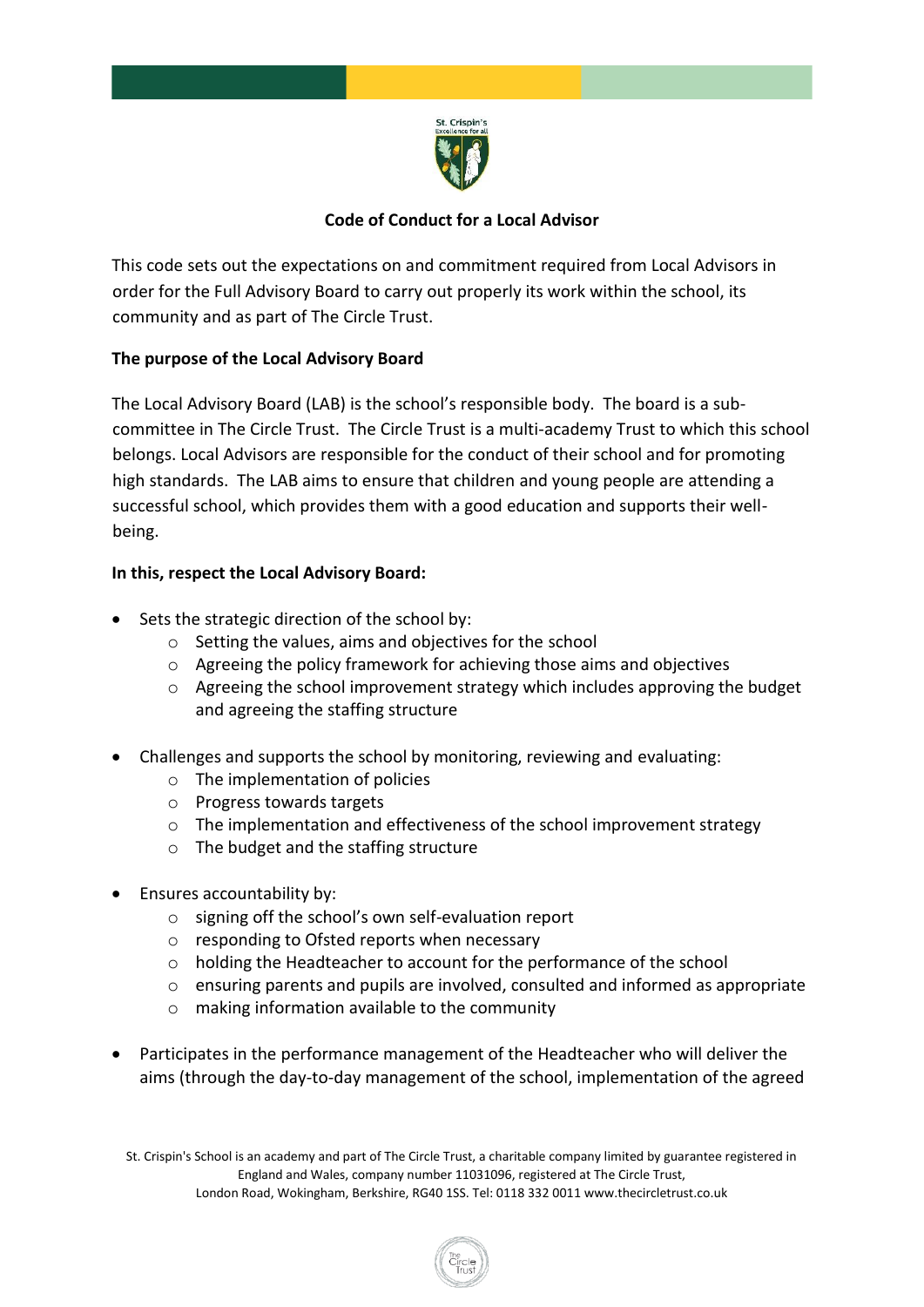policy framework and school improvement strategy, and delivery of the curriculum) and report appropriately to the LAB.

# **For LABs to carry out their role effectively, Local Advisors must be:**

- Prepared and equipped to take their responsibilities seriously;
- Acknowledged as the responsible body by the lead professionals;
- Seek support when required from the Trustees; and
- Willing and able to monitor and review their own performance.

# **The Local Advisory Board (LAB) is a corporate body, which means:**

- No Advisor can act on her/his own without proper authority from the Full Advisory Board or in some circumstances Trustees of The Circle Trust;
- All Advisors carry equal responsibility for decisions made; and
- Although appointed through different routes (i.e. parents, staff or co-opted), the overriding concern of all Advisors has to be the welfare of the school as a whole.

## **Local Advisors agree that:**

- The purpose of the LAB and the role of the Headteacher are as set out above.
- We are aware of and accept the Nolan seven principles of public life (see appendix).
- We have no legal authority to act individually, except when the Trustees have given us delegated authority to do so, and therefore we will only speak on behalf of the LAB when we have been specifically authorised to do so.
- We have a duty to act fairly and without prejudice.
- We accept collective responsibility for all decisions made by the LAB. This means that we will not speak against majority decisions outside the LAB meetings.
- We will consider carefully how our decisions may affect the community and other schools.
- We will always be mindful of our responsibility to maintain and develop the ethos and reputation of our school. Our actions within the school and the local community will reflect this.
- In overseeing the school, we will follow the procedures and policies established by The Circle Trust and enact the responsibilities required of us.

## **Local Advisors' commitment to:**

- We acknowledge that accepting office as a Local Advisor involves the commitment of significant amounts of time and energy.
- We will each involve ourselves actively in the work of the LAB, and accept our fair share of responsibilities, including service on committees or working groups.

St. Crispin's School is an academy and part of The Circle Trust, a charitable company limited by guarantee registered in England and Wales, company number 11031096, registered at The Circle Trust,

London Road, Wokingham, Berkshire, RG40 1SS. Tel: 0118 332 0011 www.thecircletrust.co.uk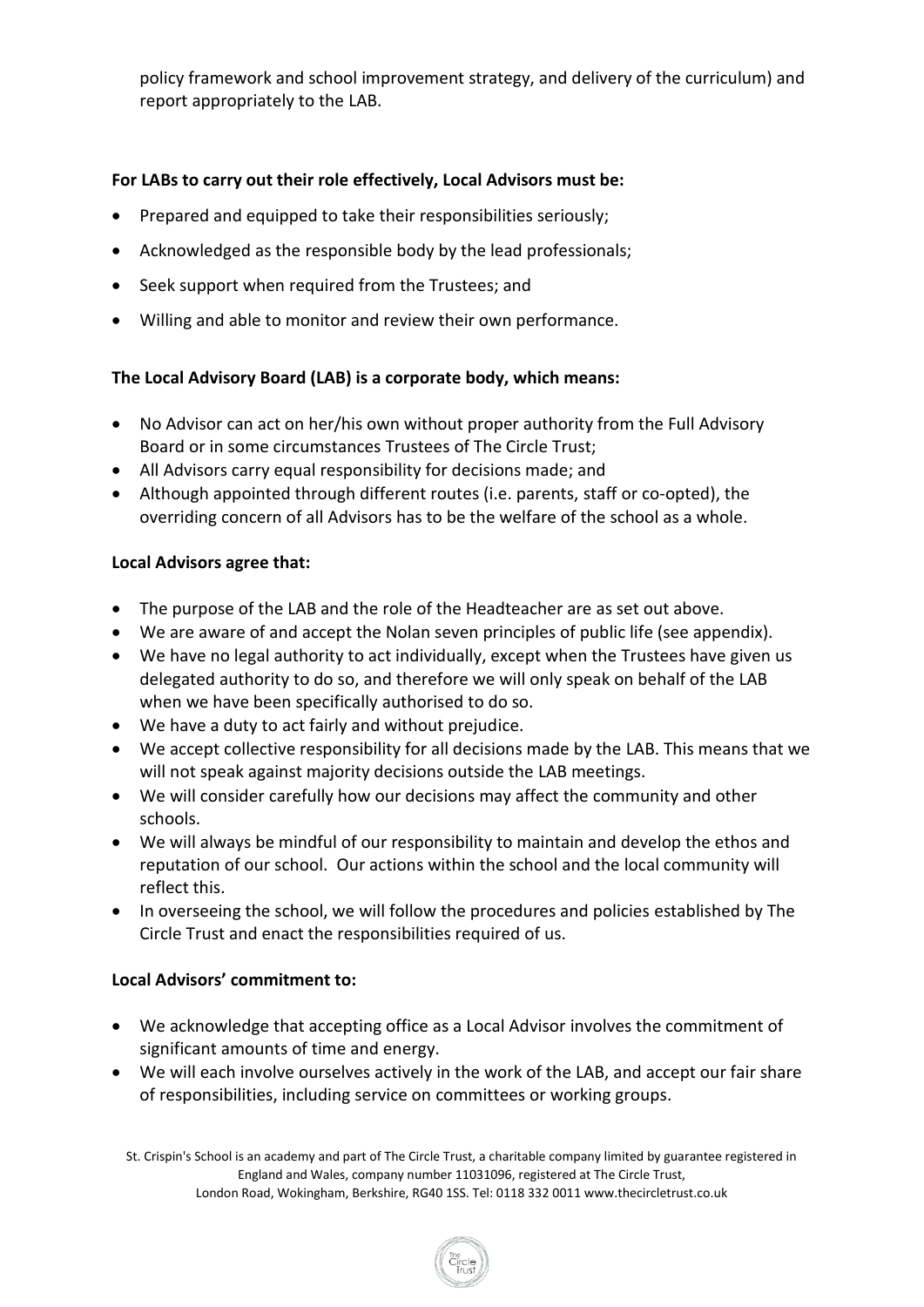- We will make full efforts to attend all meetings and give notice if we are unable to.
- We will get to know the school well and respond to opportunities to involve ourselves in school activities.
- Our visits to school will be arranged in advance with the staff and undertaken within the framework established by the LAB and agreed with the Headteacher.
- We will consider seriously our individual and collective needs for training and development, and will undertake relevant training.
- We are committed to actively supporting and when appropriate challenging the Headteacher.

## **Local Advisors will build relationships to:**

- We will strive to work as a team in which constructive working relationships are actively promoted.
- We will express views openly, courteously and respectfully in all our communications with other Local Advisors.
- We will support the Chair in their role of ensuring appropriate conduct both at meetings and at all times.
- We are prepared to answer queries from other Local Advisors in relation to delegated functions and take into account any concerns expressed, and we will acknowledge the time, effort and skills that have been committed to the delegated function by those involved.
- We will seek to develop effective working relationships with the Headteacher, staff and parents, our community and the Trust to which we belong, The Circle Trust.

## **Local Advisors understand confidentiality to be:**

- We will observe complete confidentiality when matters are deemed confidential or where they concern specific members of staff or pupils, both inside or outside school
- We will exercise the greatest prudence at all times when discussions regarding school business arise outside a LAB meeting.
- We will not reveal the details of any Advisor's vote.

## **Local Advisors will be clear about conflicts of interest:**

- We will record any pecuniary or other business interest that we have in connection with the LAB's or The Circle Trust's business in the Register of Business Interests.
- We will declare any pecuniary interest or a personal interest, which could be perceived as a conflict of interest - in a matter under discussion at a meeting and offer to leave the meeting for the appropriate length of time.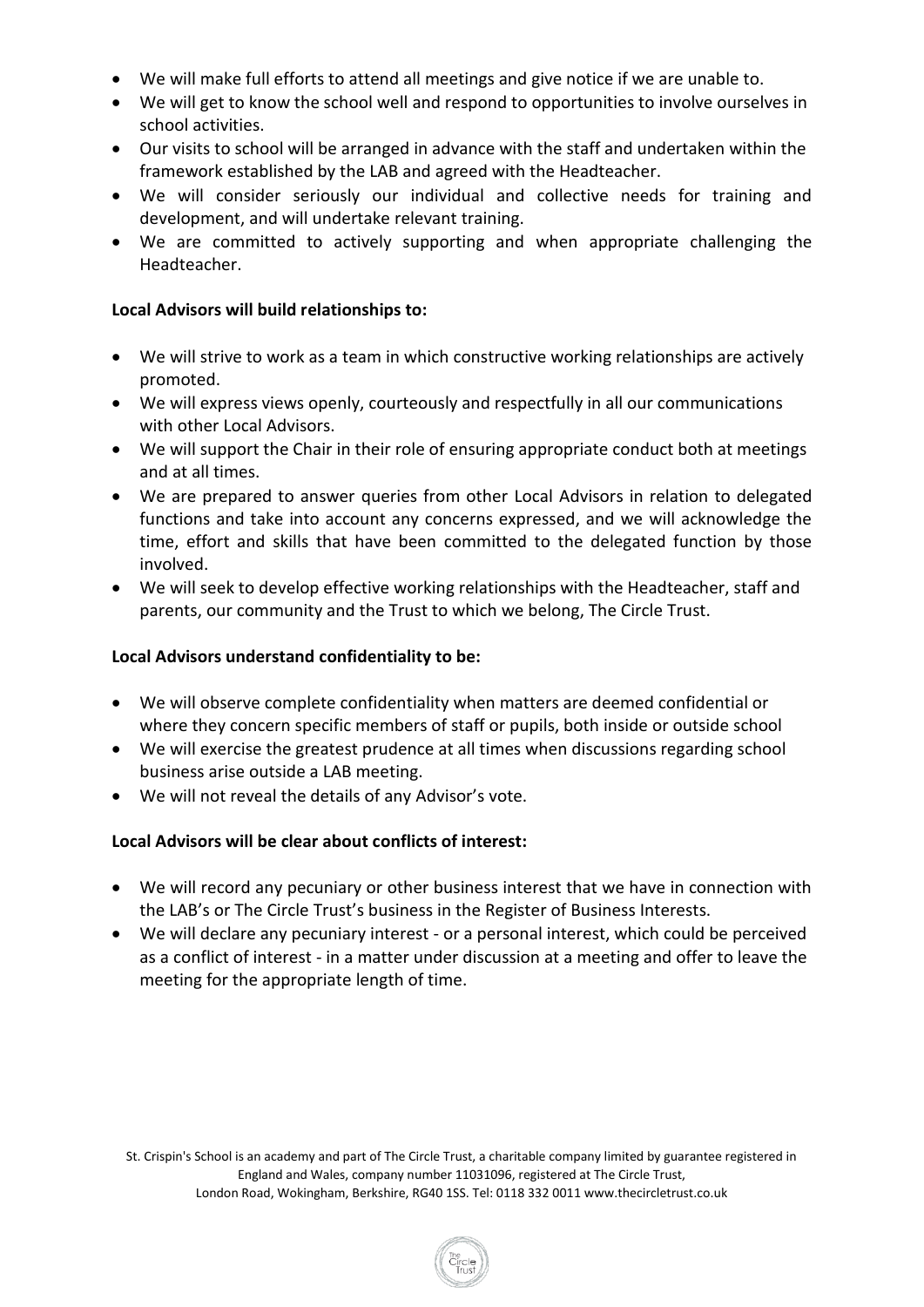## **Local Advisors accept that if a breach of this code of conduct occurs:**

- If we believe this code has been breached, we will raise this issue with the Chair and the Chair will investigate; the LAB should only use suspension as a last resort after seeking to resolve any difficulties or disputes in more constructive ways.
- Should it be the Chair that we believe has breached this code, another Advisor, such as the Vice Chair or Trustee will investigate.
- We understand that any allegation of a material breach of this code of conduct by any Local Advisor shall be raised at a meeting of the LAB, and, if agreed to be substantiated by a majority of Advisors, shall be minuted and can lead to consideration of suspension from the LAB.

# **The Local Advisors of St. Crispin's School have adopted this code of conduct**

All Local Advisors will be asked to sign this document as part of their induction.

## **Undertaking**:

As a member of the Local Advisory Board I will always have the well-being of the children and the reputation of the school at heart; I will do all I can to be an ambassador for the school, publicly supporting its aims, values and ethos; I will never say or do anything publicly that would embarrass the school, the Local Advisors, the Headteacher or The Circle Trust.

| Printed name |
|--------------|
|              |

Date: ...........................................